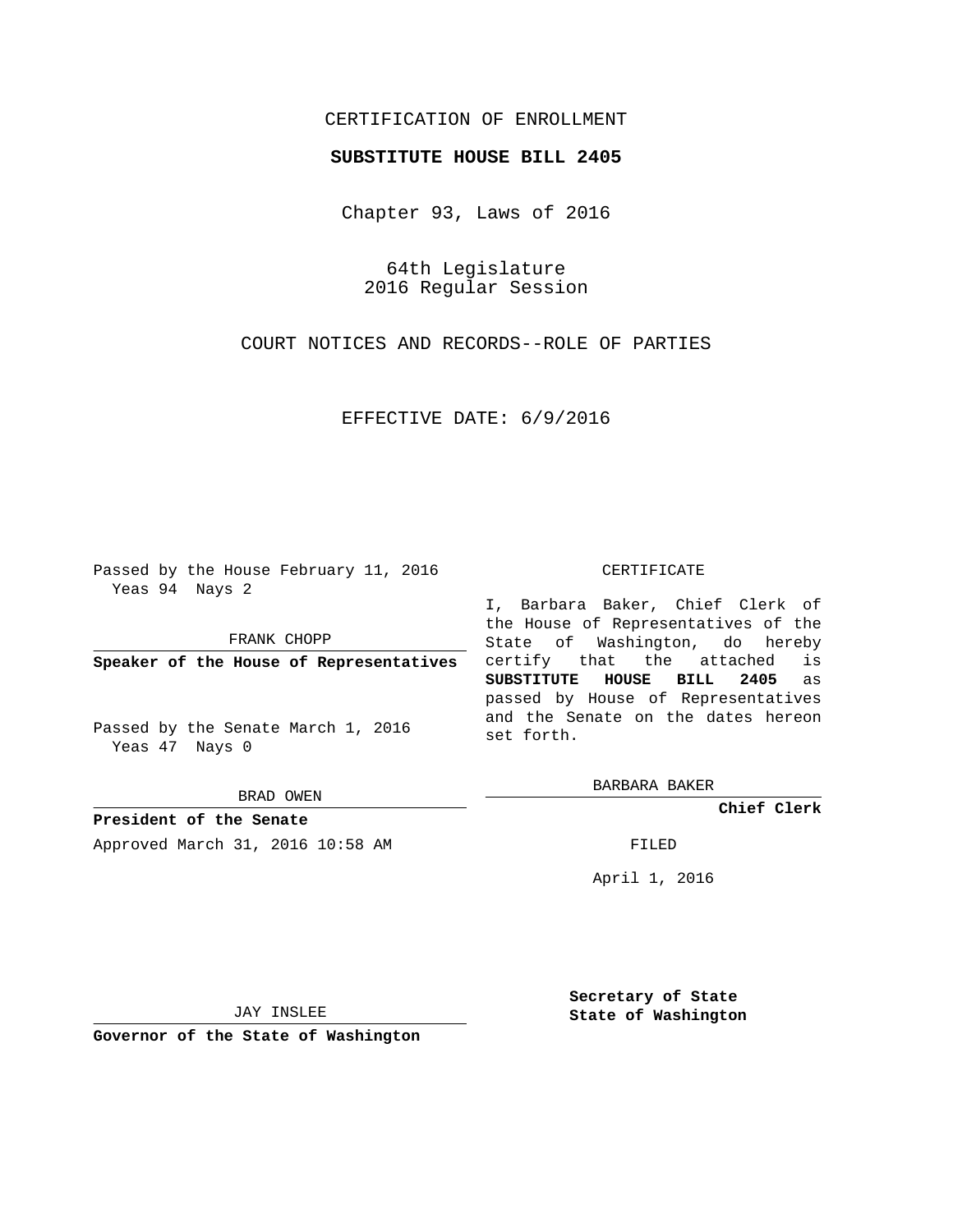## **SUBSTITUTE HOUSE BILL 2405**

Passed Legislature - 2016 Regular Session

**State of Washington 64th Legislature 2016 Regular Session**

**By** House Judiciary (originally sponsored by Representatives Muri, Kilduff, and Jinkins)

READ FIRST TIME 02/05/16.

 AN ACT Relating to the role of parties in cases related to certain notices and records; amending RCW 9.41.047, 28A.405.330, 46.29.270, 46.29.310, 53.48.030, and 13.34.070; and reenacting and amending RCW 13.50.010.4

BE IT ENACTED BY THE LEGISLATURE OF THE STATE OF WASHINGTON:

 **Sec. 1.** RCW 9.41.047 and 2011 c 193 s 2 are each amended to read 7 as follows:

 (1)(a) At the time a person is convicted or found not guilty by reason of insanity of an offense making the person ineligible to possess a firearm, or at the time a person is committed by court order under RCW 71.05.240, 71.05.320, 71.34.740, 71.34.750, or chapter 10.77 RCW for mental health treatment, the convicting or committing court shall notify the person, orally and in writing, that the person must immediately surrender any concealed pistol license and that the person may not possess a firearm unless his or her right to do so is restored by a court of record. For purposes of this section a convicting court includes a court in which a person has 18 been found not quilty by reason of insanity.

 (b) The convicting or committing court shall forward within three judicial days after conviction or entry of the commitment order a copy of the person's driver's license or identicard, or comparable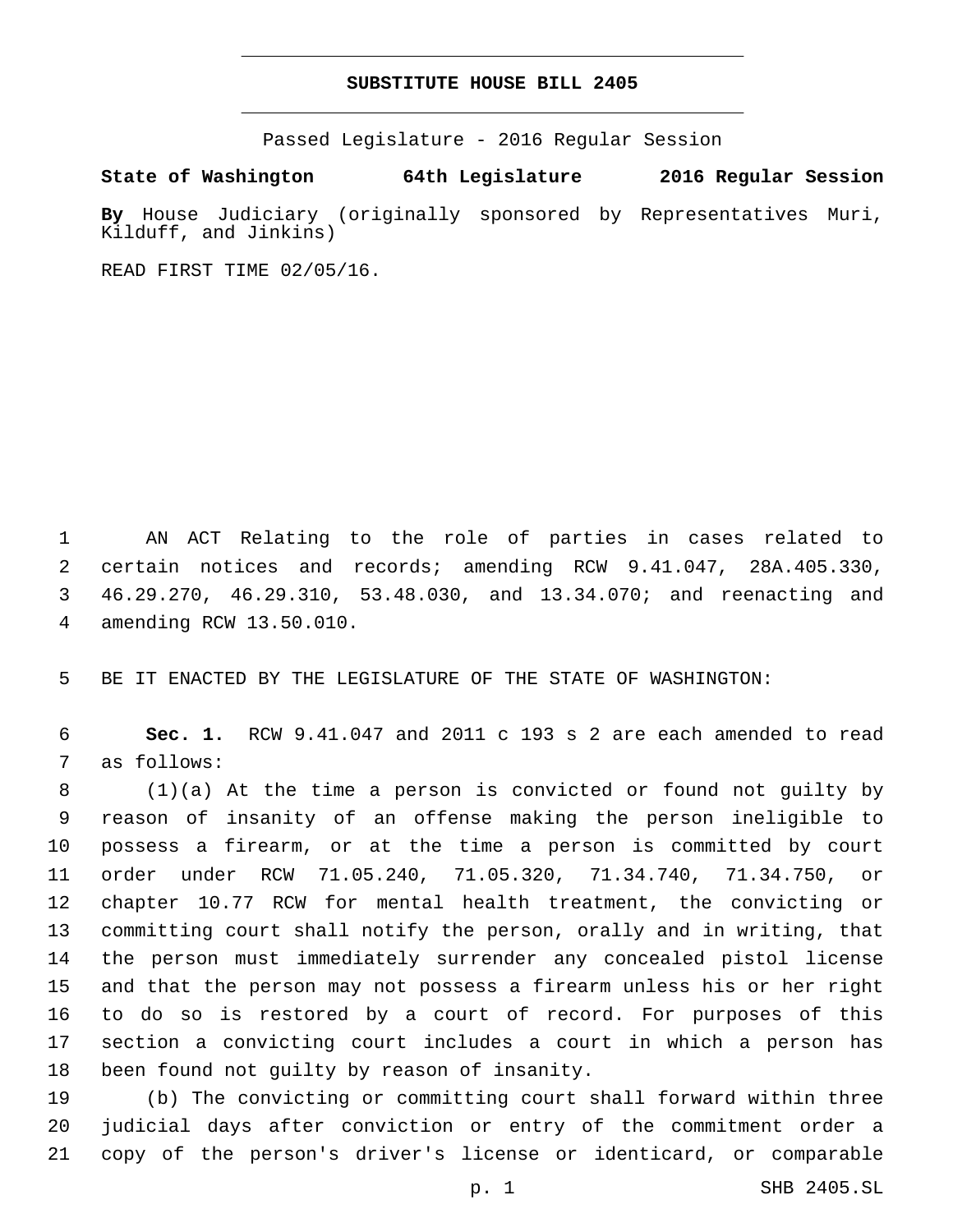information, along with the date of conviction or commitment, to the department of licensing. When a person is committed by court order under RCW 71.05.240, 71.05.320, 71.34.740, 71.34.750, or chapter 10.77 RCW, for mental health treatment, the committing court also shall forward, within three judicial days after entry of the commitment order, a copy of the person's driver's license, or comparable information, along with the date of commitment, to the national instant criminal background check system index, denied persons file, created by the federal Brady handgun violence prevention act (P.L. 103-159). The petitioning party shall provide 11 the court with the information required. If more than one commitment order is entered under one cause number, only one notification to the department of licensing and the national instant criminal background 14 check system is required.

 (2) Upon receipt of the information provided for by subsection (1) of this section, the department of licensing shall determine if the convicted or committed person has a concealed pistol license. If the person does have a concealed pistol license, the department of licensing shall immediately notify the license-issuing authority which, upon receipt of such notification, shall immediately revoke 21 the license.

 (3)(a) A person who is prohibited from possessing a firearm, by reason of having been involuntarily committed for mental health treatment under RCW 71.05.240, 71.05.320, 71.34.740, 71.34.750, chapter 10.77 RCW, or equivalent statutes of another jurisdiction may, upon discharge, petition the superior court to have his or her 27 right to possess a firearm restored.

 (b) The petition must be brought in the superior court that ordered the involuntary commitment or the superior court of the 30 county in which the petitioner resides.

 (c) Except as provided in (d) of this subsection, the court shall restore the petitioner's right to possess a firearm if the petitioner 33 proves by a preponderance of the evidence that:

 (i) The petitioner is no longer required to participate in court-35 ordered inpatient or outpatient treatment;

 (ii) The petitioner has successfully managed the condition 37 related to the commitment;

 (iii) The petitioner no longer presents a substantial danger to 39 himself or herself, or the public; and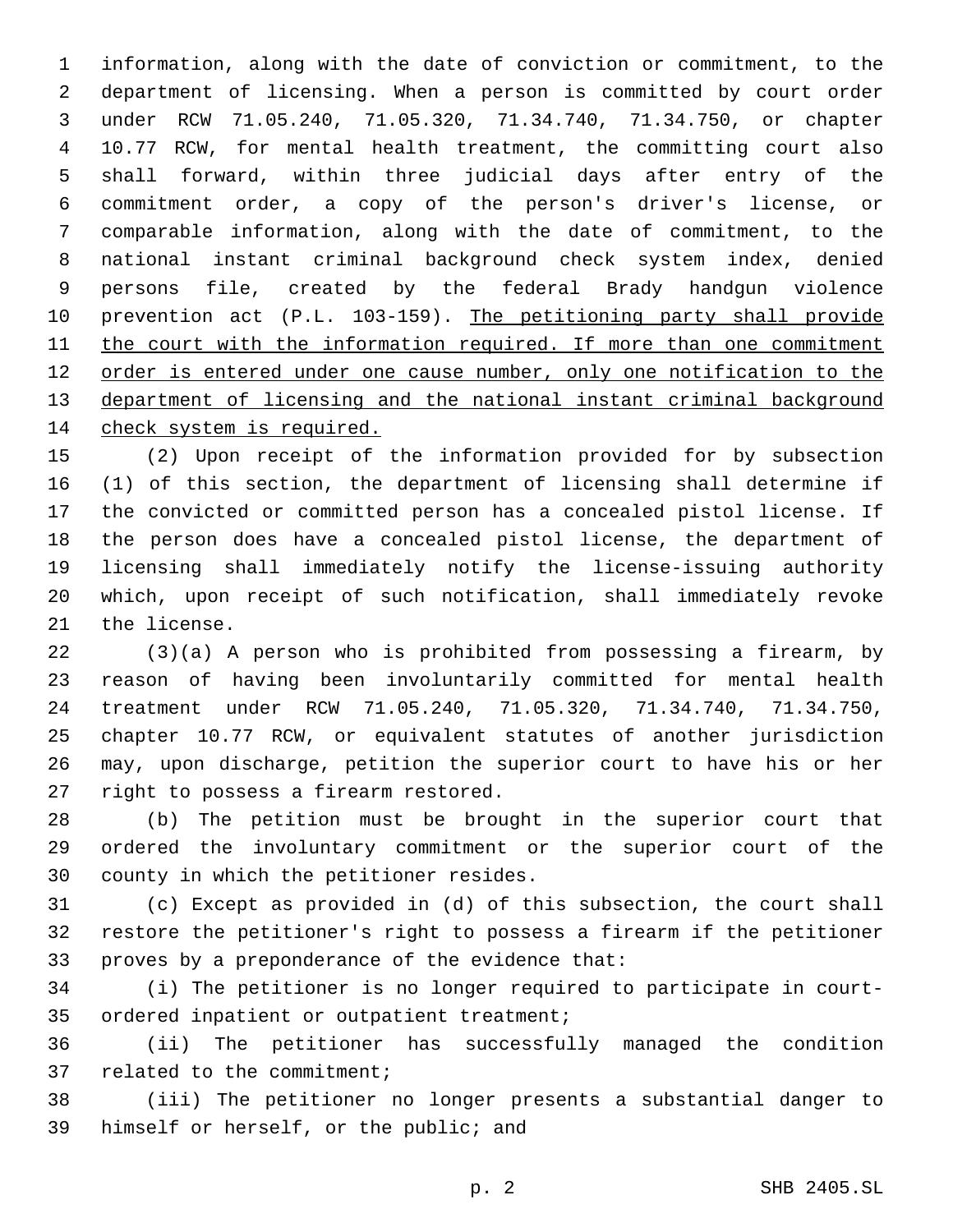(iv) The symptoms related to the commitment are not reasonably 2 likely to recur.

 (d) If a preponderance of the evidence in the record supports a finding that the person petitioning the court has engaged in violence and that it is more likely than not that the person will engage in violence after his or her right to possess a firearm is restored, the person shall bear the burden of proving by clear, cogent, and convincing evidence that he or she does not present a substantial 9 danger to the safety of others.

 (e) When a person's right to possess a firearm has been restored under this subsection, the court shall forward, within three judicial days after entry of the restoration order, notification that the person's right to possess a firearm has been restored to the department of licensing, the department of social and health services, and the national instant criminal background check system 16 index, denied persons file.

 (4) No person who has been found not guilty by reason of insanity may petition a court for restoration of the right to possess a firearm unless the person meets the requirements for the restoration of the right to possess a firearm under RCW 9.41.040(4).

 **Sec. 2.** RCW 13.50.010 and 2015 c 265 s 2 and 2015 c 262 s 1 are 22 each reenacted and amended to read as follows:

23 (1) For purposes of this chapter:

 (a) "Good faith effort to pay" means a juvenile offender has either (i) paid the principal amount in full; (ii) made at least eighty percent of the value of full monthly payments within the period from disposition or deferred disposition until the time the amount of restitution owed is under review; or (iii) can show good cause why he or she paid an amount less than eighty percent of the 30 value of full monthly payments;

 (b) "Juvenile justice or care agency" means any of the following: Police, diversion units, court, prosecuting attorney, defense attorney, detention center, attorney general, the legislative children's oversight committee, the office of the family and children's ombuds, the department of social and health services and its contracting agencies, schools; persons or public or private agencies having children committed to their custody; and any placement oversight committee created under RCW 72.05.415;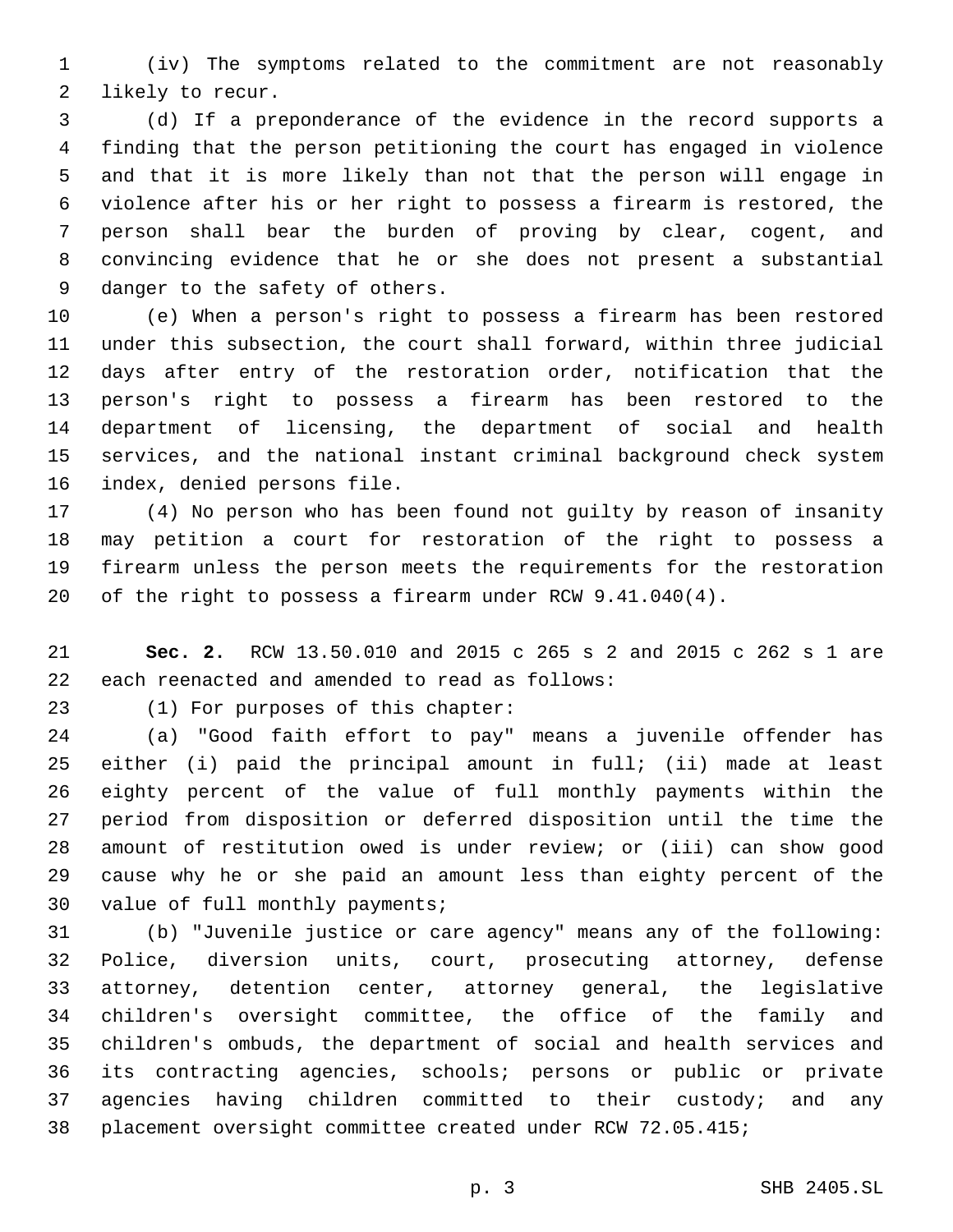(c) "Official juvenile court file" means the legal file of the juvenile court containing the petition or information, motions, memorandums, briefs, ((findings of the court, and court orders)) notices of hearing or appearance, service documents, witness and exhibit lists, findings of the court and court orders, agreements, judgments, decrees, notices of appeal, as well as documents prepared by the clerk, including court minutes, letters, warrants, waivers, 8 affidavits, declarations, invoices, and the index to clerk papers;

 (d) "Records" means the official juvenile court file, the social file, and records of any other juvenile justice or care agency in the 11 case;

 (e) "Social file" means the juvenile court file containing the 13 records and reports of the probation counselor.

 (2) Each petition or information filed with the court may include only one juvenile and each petition or information shall be filed under a separate docket number. The social file shall be filed 17 separately from the official juvenile court file.

 (3) It is the duty of any juvenile justice or care agency to 19 maintain accurate records. To this end:

 (a) The agency may never knowingly record inaccurate information. Any information in records maintained by the department of social and health services relating to a petition filed pursuant to chapter 13.34 RCW that is found by the court to be false or inaccurate shall 24 be corrected or expunged from such records by the agency;

 (b) An agency shall take reasonable steps to assure the security of its records and prevent tampering with them; and

 (c) An agency shall make reasonable efforts to insure the completeness of its records, including action taken by other agencies 29 with respect to matters in its files.

 (4) Each juvenile justice or care agency shall implement procedures consistent with the provisions of this chapter to 32 facilitate inquiries concerning records.

 (5) Any person who has reasonable cause to believe information concerning that person is included in the records of a juvenile justice or care agency and who has been denied access to those records by the agency may make a motion to the court for an order authorizing that person to inspect the juvenile justice or care agency record concerning that person. The court shall grant the motion to examine records unless it finds that in the interests of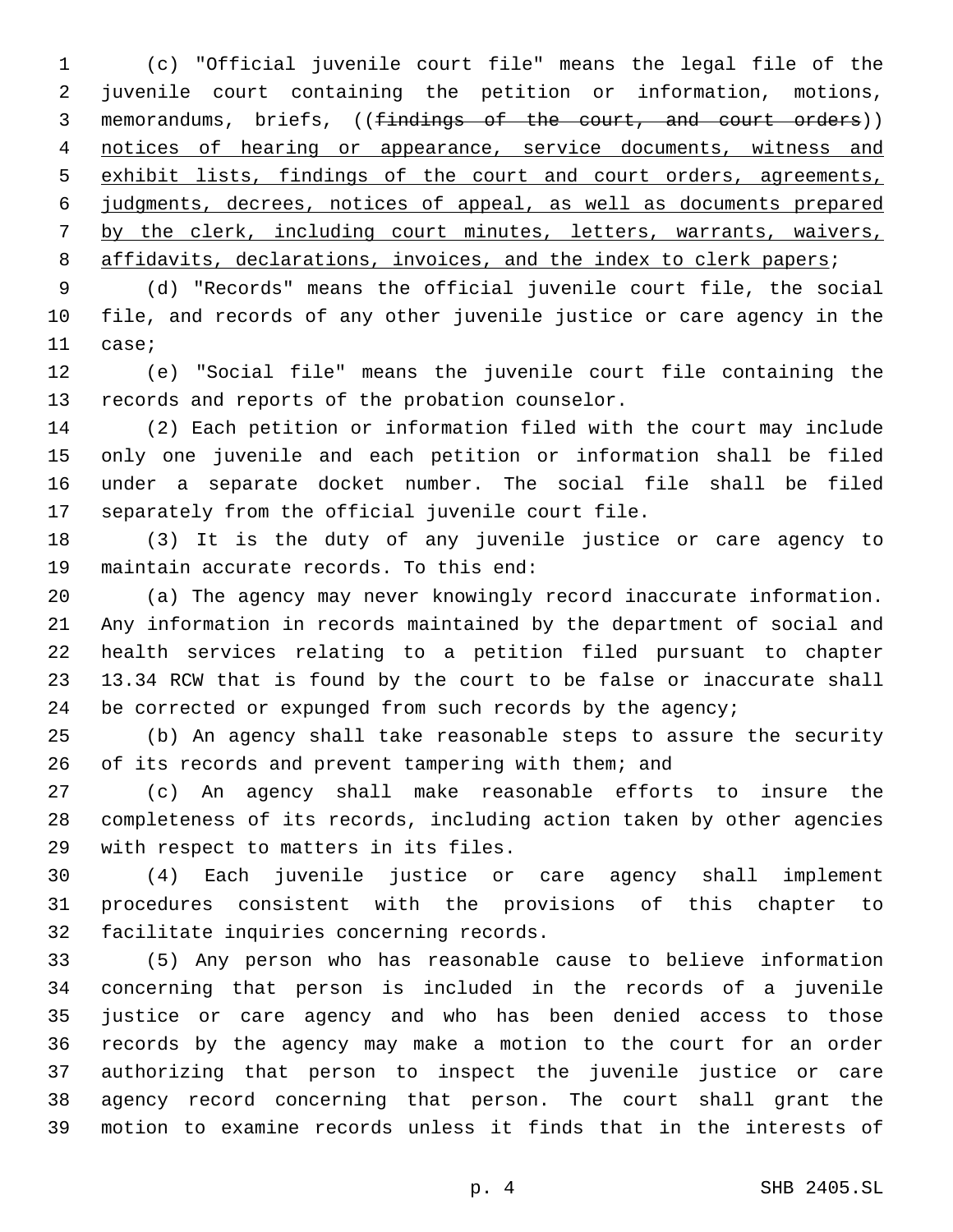justice or in the best interests of the juvenile the records or parts 2 of them should remain confidential.

 (6) A juvenile, or his or her parents, or any person who has reasonable cause to believe information concerning that person is included in the records of a juvenile justice or care agency may make a motion to the court challenging the accuracy of any information concerning the moving party in the record or challenging the continued possession of the record by the agency. If the court grants the motion, it shall order the record or information to be corrected 10 or destroyed.

 (7) The person making a motion under subsection (5) or (6) of this section shall give reasonable notice of the motion to all parties to the original action and to any agency whose records will 14 be affected by the motion.

 (8) The court may permit inspection of records by, or release of information to, any clinic, hospital, or agency which has the subject person under care or treatment. The court may also permit inspection by or release to individuals or agencies, including juvenile justice advisory committees of county law and justice councils, engaged in legitimate research for educational, scientific, or public purposes. Each person granted permission to inspect juvenile justice or care agency records for research purposes shall present a notarized statement to the court stating that the names of juveniles and 24 parents will remain confidential.

 (9) The court shall release to the caseload forecast council the records needed for its research and data-gathering functions. Access to caseload forecast data may be permitted by the council for research purposes only if the anonymity of all persons mentioned in 29 the records or information will be preserved.

 (10) Juvenile detention facilities shall release records to the caseload forecast council upon request. The commission shall not disclose the names of any juveniles or parents mentioned in the records without the named individual's written permission.

 (11) Requirements in this chapter relating to the court's authority to compel disclosure shall not apply to the legislative children's oversight committee or the office of the family and children's ombuds.37

 (12) For the purpose of research only, the administrative office of the courts shall maintain an electronic research copy of all records in the judicial information system related to juveniles.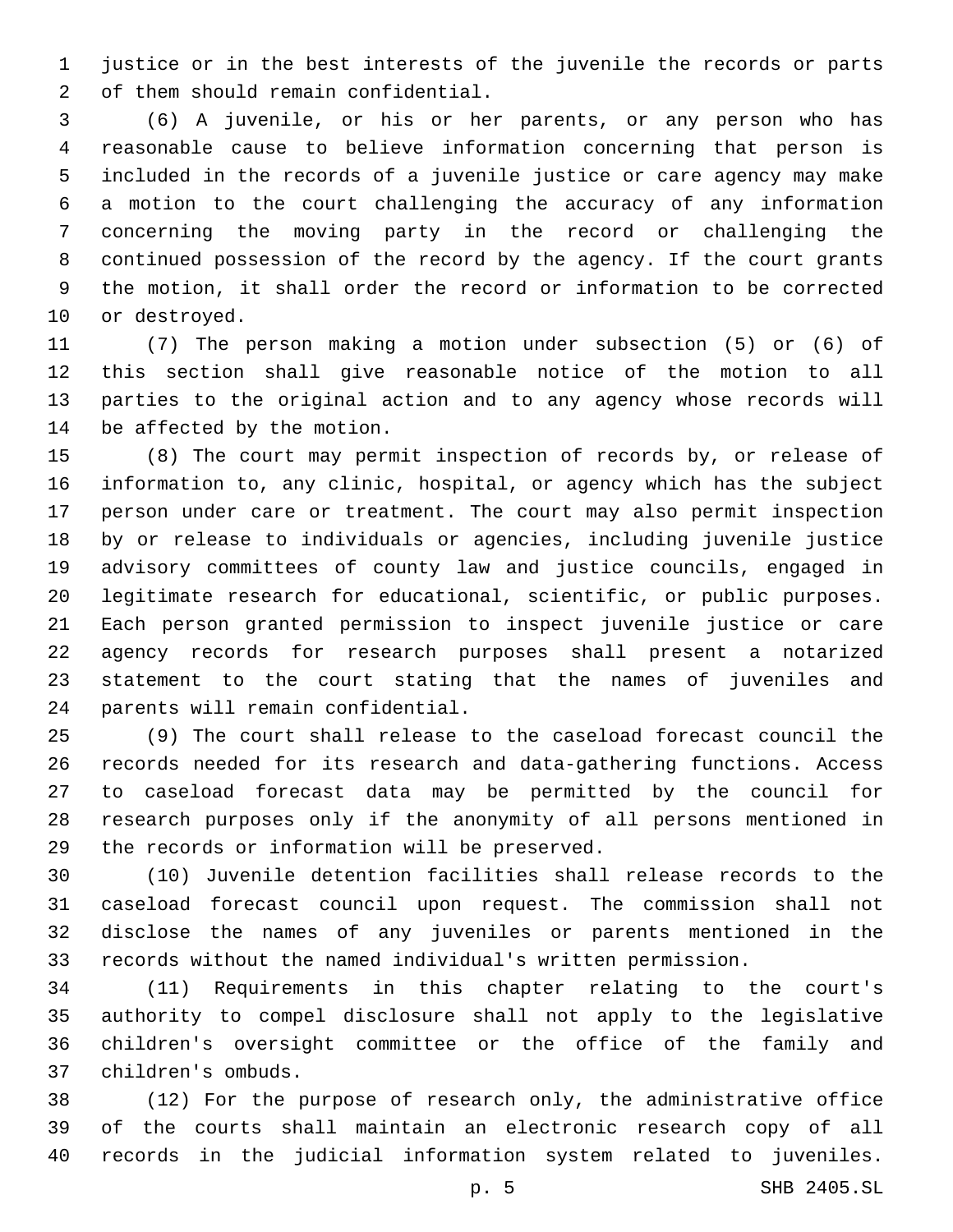Access to the research copy is restricted to the Washington state center for court research. The Washington state center for court research shall maintain the confidentiality of all confidential records and shall preserve the anonymity of all persons identified in the research copy. The research copy may not be subject to any records retention schedule and must include records destroyed or removed from the judicial information system pursuant to RCW 13.50.270 and 13.50.100(3).

 (13) The court shall release to the Washington state office of public defense records needed to implement the agency's oversight, technical assistance, and other functions as required by RCW 2.70.020. Access to the records used as a basis for oversight, technical assistance, or other agency functions is restricted to the Washington state office of public defense. The Washington state office of public defense shall maintain the confidentiality of all 16 confidential information included in the records.

 (14) The court shall release to the Washington state office of civil legal aid records needed to implement the agency's oversight, technical assistance, and other functions as required by RCW 2.53.045. Access to the records used as a basis for oversight, technical assistance, or other agency functions is restricted to the Washington state office of civil legal aid. The Washington state office of civil legal aid shall maintain the confidentiality of all confidential information included in the records, and shall, as soon as possible, destroy any retained notes or records obtained under this section that are not necessary for its functions related to RCW  $27, 2.53.045.$ 

 **Sec. 3.** RCW 28A.405.330 and 1990 c 33 s 398 are each amended to read as follows:29

30 The ((clerk of the superior court)) filing party, within ten days 31 of ((receipt of)) filing the notice of appeal shall notify in writing the chair of the school board of the taking of the appeal, and within twenty days thereafter the school board shall at its expense file the complete transcript of the evidence and the papers and exhibits relating to the decision complained of, all properly certified to be 36 correct.

 **Sec. 4.** RCW 46.29.270 and 1999 c 296 s 2 are each amended to read as follows:38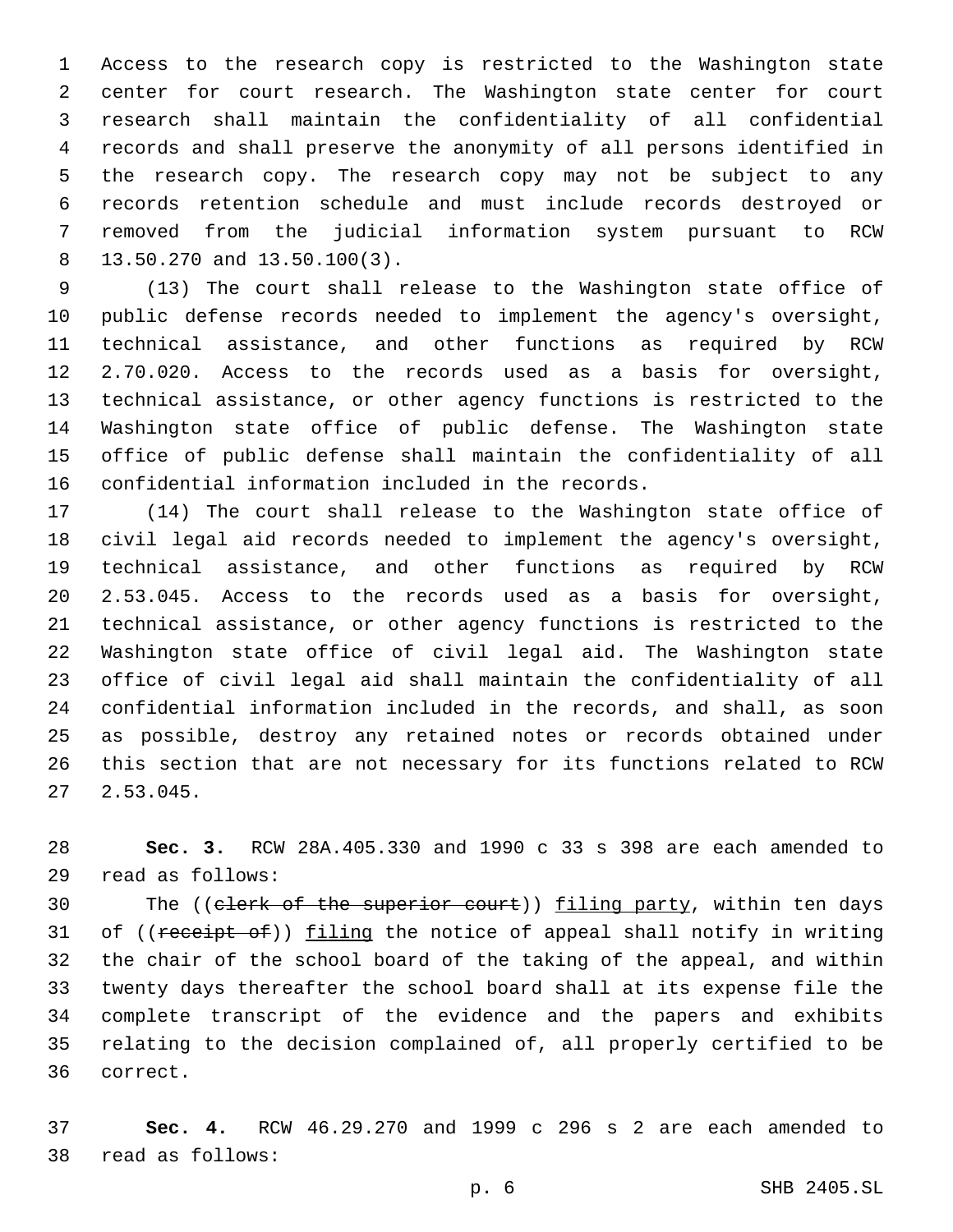The following words and phrases when used in this chapter shall, for the purpose of this chapter, have the meanings respectively 3 ascribed to them in this section.

 (1) The term "judgment" shall mean: Any judgment which shall have become final by expiration without appeal of the time within which an appeal might have been perfected, or by final affirmation on appeal, rendered by a court of competent jurisdiction of any state or of the United States, upon a cause of action arising out of the ownership, maintenance or use of any vehicle of a type subject to registration under the laws of this state, for damages, including damages for care and loss of services, because of bodily injury to or death of any person, or for damages because of injury to or destruction of property, including the loss of use thereof, or upon a cause of action on an agreement of settlement for such damages. The first page of a judgment must include a judgment summary that states damages are 16 awarded under this section and the ((elerk of the court)) judgment 17 creditor must give notice as outlined in RCW 46.29.310.

 (2) The term "state" shall mean: Any state, territory, or possession of the United States, the District of Columbia, or any 20 province of the Dominion of Canada.

 **Sec. 5.** RCW 46.29.310 and 2010 c 8 s 9039 are each amended to 22 read as follows:

 Whenever any person fails within thirty days to satisfy any 24 judgment, then it shall be the duty of the ((elerk of the court, or of the judge of a court which has no clerk, in which any such 26 judgment is rendered within this state)) judgment creditor to forward immediately to the department the following:27

(1) A certified copy or abstract of such judgment;

(2) A certificate of facts relative to such judgment;

 (3) Where the judgment is by default, a certified copy or abstract of that portion of the record which indicates the manner in which service of summons was effectuated and all the measures taken to provide the defendant with timely and actual notice of the suit 34 against him or her.

 **Sec. 6.** RCW 53.48.030 and 1941 c 87 s 3 are each amended to read as follows:36

 Upon the filing of such petition for an order of dissolution, the superior court shall enter an order setting the same for hearing at a

p. 7 SHB 2405.SL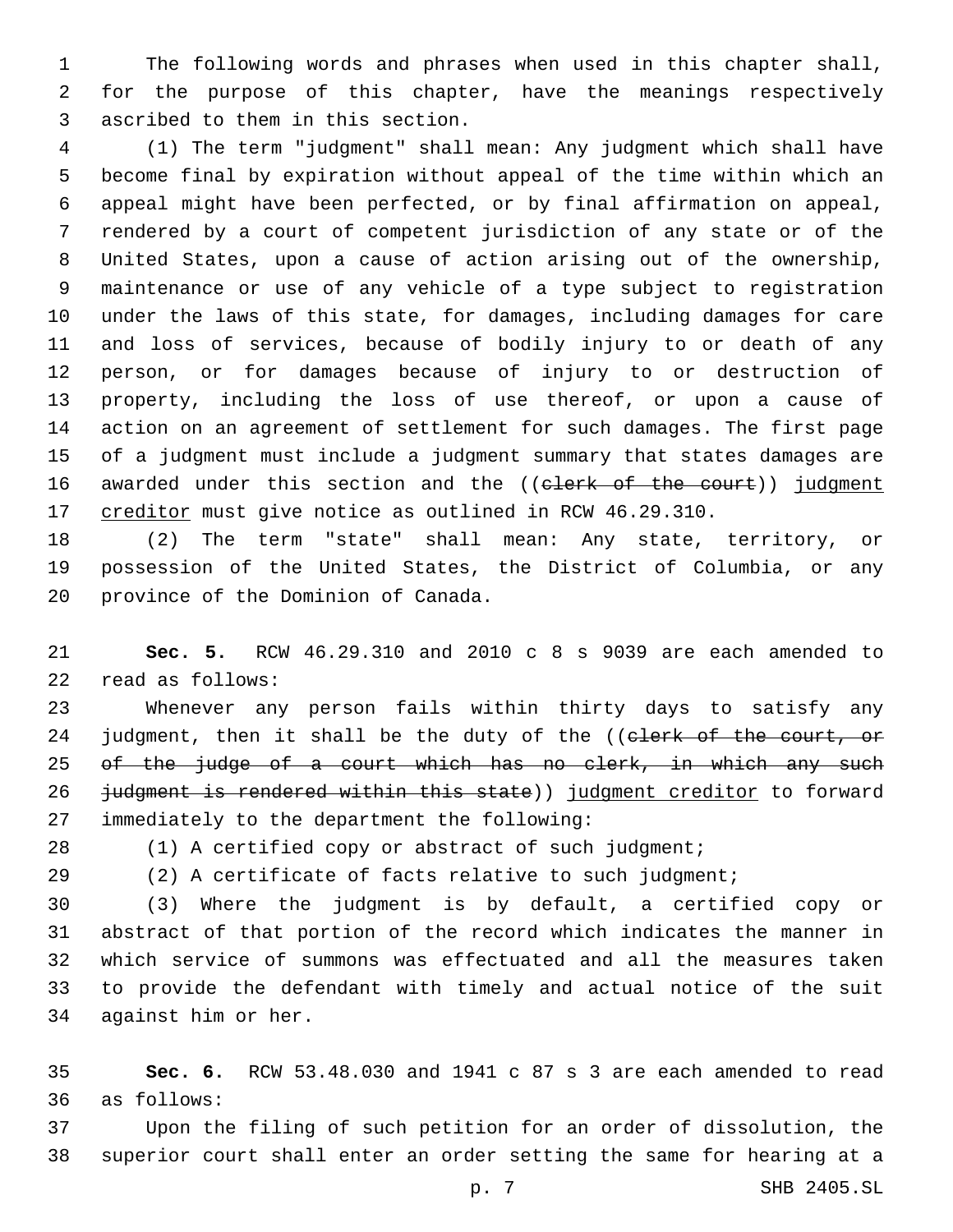date not less than thirty days from the date of filing, and the 2 ((elerk of the court of said county)) petitioner shall give notice of such hearing by publication in a newspaper of general circulation in the county in which the district is located once a week for three successive weeks, and by posting in three public places in the county in which the district is located at least twenty-one days before said hearing. At least one notice shall be posted in the district. The notices shall set forth the filing of the petition, its purpose and 9 the date and place of the hearing thereon.

 **Sec. 7.** RCW 13.34.070 and 2011 c 309 s 25 are each amended to 11 read as follows:

12 (1) Upon the filing of the petition, the ((elerk of the court)) petitioner shall issue a summons, one directed to the child, if the child is twelve or more years of age, and another to the parents, guardian, or custodian, and such other persons as appear to the court to be proper or necessary parties to the proceedings, requiring them to appear personally before the court at the time fixed to hear the petition. If the child is developmentally disabled and not living at home, the notice shall be given to the child's custodian as well as to the child's parent. The developmentally disabled child shall not be required to appear unless requested by the court. When the custodian is summoned, the parent or guardian or both shall also be served with a summons. The fact-finding hearing on the petition shall be held no later than seventy-five days after the filing of the petition, unless exceptional reasons for a continuance are found. The party requesting the continuance shall have the burden of proving by a preponderance of the evidence that exceptional circumstances exist. To ensure that the hearing on the petition occurs within the seventy- five day time limit, the court shall schedule and hear the matter on 30 an expedited basis.

(2) A copy of the petition shall be attached to each summons.

 (3) The summons shall advise the parties of the right to counsel. The summons shall also inform the child's parent, guardian, or legal custodian of his or her right to appointed counsel, if indigent, and of the procedure to use to secure appointed counsel.

 (4) The summons shall advise the parents that they may be held responsible for the support of the child if the child is placed in 38 out-of-home care.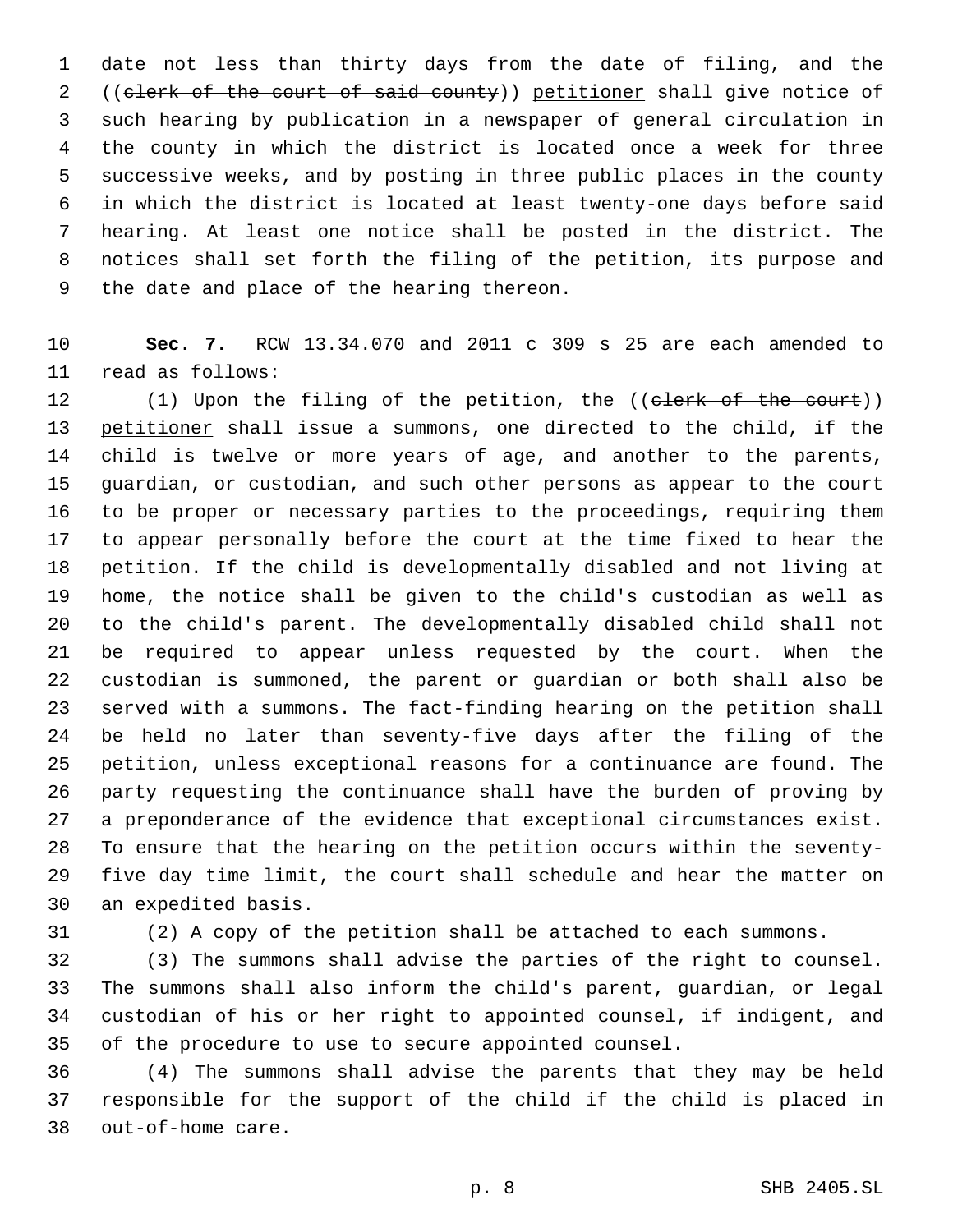(5) The judge may endorse upon the summons an order directing any parent, guardian, or custodian having the custody or control of the 3 child to bring the child to the hearing.

 (6) If it appears from affidavit or sworn statement presented to the judge that there is probable cause for the issuance of a warrant of arrest or that the child needs to be taken into custody pursuant to RCW 13.34.050, the judge may endorse upon the summons an order that an officer serving the summons shall at once take the child into custody and take him or her to the place of shelter designated by the 10 court.

 (7) If the person summoned as provided in this section is subject to an order of the court pursuant to subsection (5) or (6) of this section, and if the person fails to abide by the order, he or she may be proceeded against as for contempt of court. The order endorsed upon the summons shall conspicuously display the following legend:

- 
- 17 NOTICE:

| 18 | VIOLATION OF THIS ORDER    |
|----|----------------------------|
| 19 | IS SUBJECT TO PROCEEDING   |
| 20 | FOR CONTEMPT OF COURT      |
| 21 | PURSUANT TO RCW 13.34.070. |

 (8) If a party to be served with a summons can be found within the state, the summons shall be served upon the party personally as soon as possible following the filing of the petition, but in no case later than fifteen court days before the fact-finding hearing, or such time as set by the court. If the party is within the state and cannot be personally served, but the party's address is known or can with reasonable diligence be ascertained, the summons may be served upon the party by mailing a copy by certified mail as soon as possible following the filing of the petition, but in no case later than fifteen court days before the hearing, or such time as set by the court. If a party other than the child is without the state but can be found or the address is known, or can with reasonable diligence be ascertained, service of the summons may be made either by delivering a copy to the party personally or by mailing a copy thereof to the party by certified mail at least ten court days before the fact-finding hearing, or such time as set by the court.

 (9) Service of summons may be made under the direction of the court by any person eighteen years of age or older who is not a party

p. 9 SHB 2405.SL